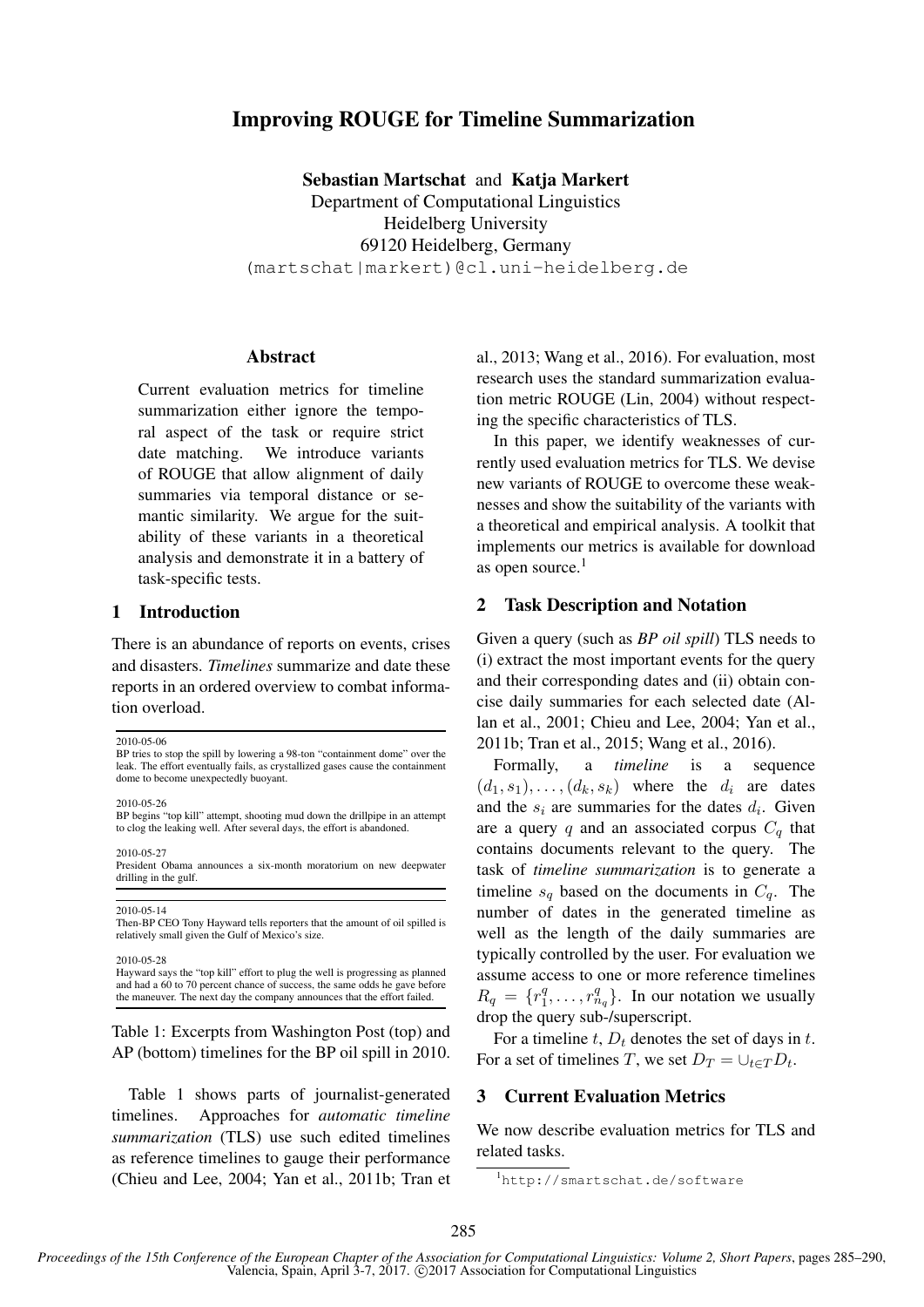#### 3.1 ROUGE

Most work on TLS adopts the ROUGE toolkit that is used for for standard summarization evaluation (Lin, 2004). ROUGE metrics evaluate a system summary s of one or more texts against a set  $R$ of reference summaries (without accounting for dating summaries). The most popular variants of ROUGE are the ROUGE-N metrics which measure the overlap of N-grams in system and reference summaries. Several ROUGE metrics are well correlated with human judgment (Graham, 2015).

For a summary  $c$ , let us define the set of  $c$ 's Ngrams as  $ng(c)$ . cnt<sub>c</sub>(g) is the number of occurrences of an N-gram  $q$  in  $c$ . For two summaries  $c_1$ and  $c_2$ ,  $\text{cnt}_{c_1,c_2}(g) = \min\{\text{cnt}_{c_1}(g), \text{cnt}_{c_2}(g)\}\$ is the minimum number of occurrences of  $g$  in both  $c_1$  and  $c_2$ .

ROUGE-N recall is then defined as<sup>2</sup>

$$
\text{rec}(R,s) = \frac{\sum_{r \in R} \sum_{g \in \text{ng}(r)} \text{cnt}_{r,s}(g)}{\sum_{r \in R} \sum_{g \in \text{ng}(r)} \text{cnt}_{r}(g)}, \quad (1)
$$

while ROUGE-N precision is defined as

$$
\text{prec}(R,s) = \frac{\sum_{r \in R} \sum_{g \in \text{ng}(s)} \text{cnt}_{r,s}(g)}{|R| \sum_{g \in \text{ng}(s)} \text{cnt}_{s}(g)}.
$$
 (2)

ROUGE-N  $F_1$  is the harmonic mean of recall and precision.

Concatenation-based ROUGE. The simplest and most popular way to apply ROUGE to TLS, which we refer to as *concat*, is to run ROUGE on documents obtained by concatenating the items of the timelines (Takamura et al., 2011; Yan et al., 2011a; Nguyen et al., 2014; Wang et al., 2016). Given a timeline  $t = (d_1, s_1), \ldots, (d_k, s_k)$ , we concatenate the  $s_i$ , which yields a document  $s'$ . In  $s'$  all date information is lost. We apply this transformation to the reference and the system timelines and use ROUGE on the resulting documents.

This method discards any temporal information. As a result, different datings of the same event are not penalized. Most work does not address this issue at all. An exception is Takamura et al. (2011), who ignore word matches when the matched word only appears in a summary where the time difference exceeds a pre-specified constant. However, it is left open how to set this constant and different datings of the same event below the threshold difference would again not receive any penalty.

Date-agreement ROUGE. A more principled method of accounting for temporal information is to evaluate the quality of the summary for each day individually (Tran et al., 2013; Wang et al., 2015). We refer to this method as *agreement*. For a date d, a set of reference timelines  $R$  and a system timeline s, we set  $R(d)$  to the set of summaries for d in  $R<sup>3</sup> R(d)$  can be empty if the date is not included in any timeline.  $s(d)$  is the (possibly empty) summary of  $d$  in  $s$ . We define recall for a date  $d$  as

$$
\text{rec}(d, R, s) = \frac{\sum\limits_{r \in R(d)} \sum\limits_{g \in \texttt{ng}(r)} \texttt{cnt}_{r,s(d)}(g)}{\sum\limits_{r \in R(d)} \sum\limits_{g \in \texttt{ng}(r)} \texttt{cnt}_{r}(g)}.
$$
 (3)

 $rec(d, R, s)$  can be extended to the set of dates  $D_R$ , typically by micro-averaging, that is

$$
\text{rec}(R,s) = \frac{\sum_{d \in D_R} \sum_{r \in R(d)} \sum_{g \in \text{ng}(r)} \text{cnt}_{r,s(d)}(g)}{\sum_{d \in D_R} \sum_{r \in R(d)} \sum_{g \in \text{ng}(r)} \text{cnt}_{r}(g)}.
$$
\n(4)

The handling of precision is analogous: instead of the formula for ROUGE recall we use the formula for ROUGE precision and average with respect to  $D_s$  instead of  $D_R$ .

While this metric accounts for temporal information, it requires that dates in reference and generated timelines match exactly. Otherwise, a score of 0 is assigned. For example, in the BP oil spill example in Table 1, the first timeline would get a score of 0 when comparing it with the second timeline, even though both timelines report on the existence and later failure of the "top kill" effort, although on different dates. This effect can be particularly problematic for longer-lasting events.

#### 3.2 Other Metrics

Some work evaluates TLS manually (Chieu and Lee, 2004; Tran et al., 2015). However, such evaluation is costly.

A related task to TLS is the TREC *update summarization* task (Aslam et al., 2015). In contrast to TLS, this task requires *online* summarization by presenting the input as a stream of documents. The metric employed relies on manually matching sentences of reference and system timelines. Kedzie et al. (2015) modify TREC metrics for a fully

 $2$ We rely on the representation of ROUGE-N presented in Lin and Bilmes (2011).

<sup>&</sup>lt;sup>3</sup>For convenience, we slightly overload notation. In the definition of standard ROUGE  $\overline{R}$  and  $\overline{s}$  were summaries, now they are timelines which contain summaries.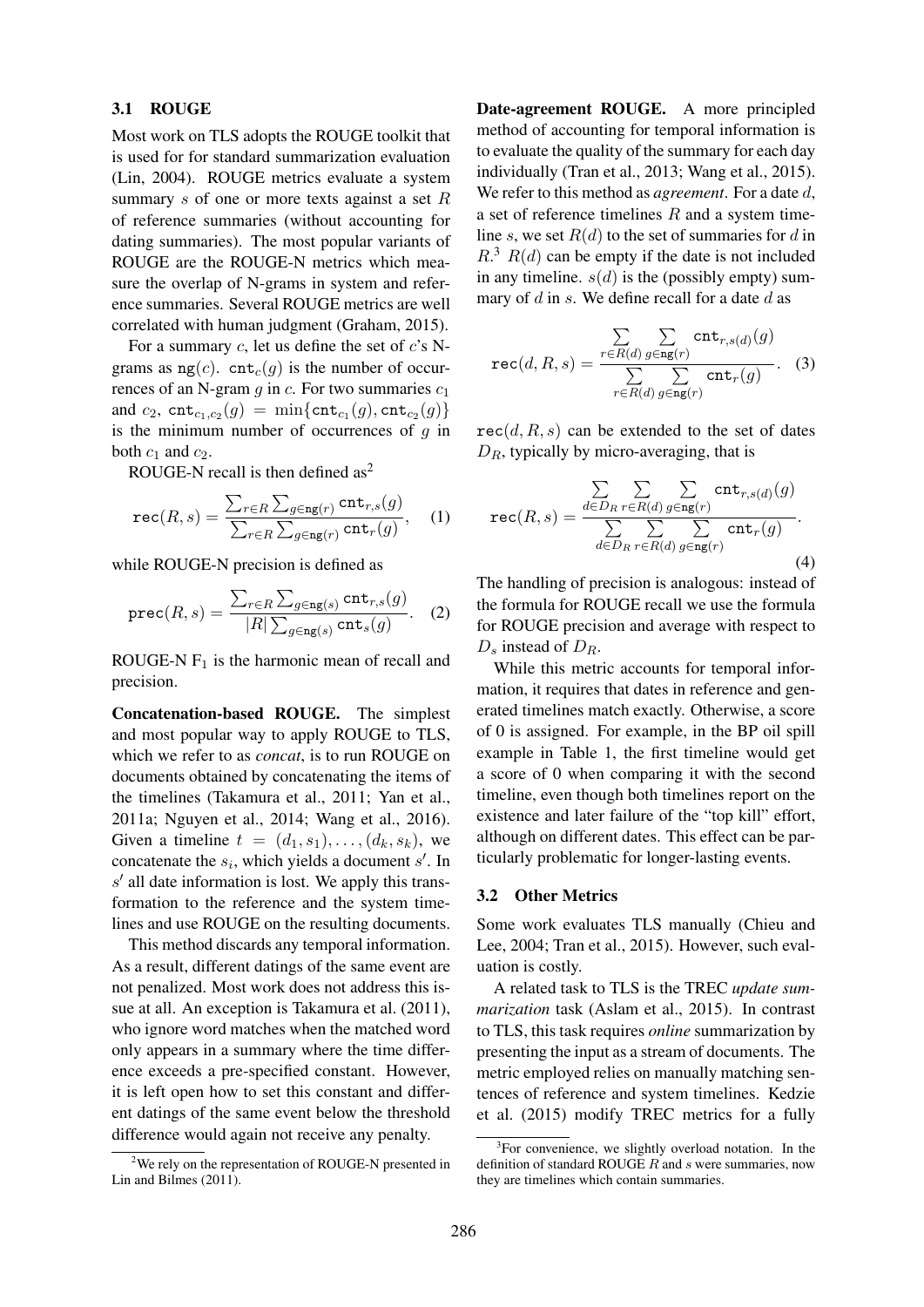automatic setting, but still need a manually optimized threshold for establishing semantic matching. Moreover, the matching is binary: two summaries either match or do not match. The metric does not incorporate information about the degree of similarity between two summaries.

Lastly, in the DUC 2007 and TAC 2008–2011 evaluation campaigns a different type of update summarization was evaluated: the objective was to create and then update a multi-document summary with new information (see, e.g., Owczarzak and Dang (2011)). This task differs fundamentally from TLS and TREC-style update summarization, since no individual summaries for dates have to be created. Evaluation metrics specifically designed for the task employ a combination of ROUGE scores to simultaneously reward similarity to human-generated summaries and penalize redundancy with respect to the original machinegenerated summary (Conroy et al., 2011).

#### 4 Alignment-based ROUGE

From the analysis in the previous section we see that a metric for TLS should take temporal and semantic similarity of daily summaries into account, while not requiring an exact match between days.

We now propose variants of ROUGE that fulfill this desideratum. The main idea is that daily summaries that are close in time and that describe the same event or very similar events should be compared for evaluation. For example, the daily summaries that report on the "top kill" effort in the example in Table 1 should be compared. To do so, we first *align* dates in system and reference timelines.<sup>4</sup> ROUGE scores are then computed for the summaries of the aligned dates.

#### 4.1 Formal Definition

Let  $R$  be a set of reference timelines and let  $s$  be a system timeline. The proposed alignment-based ROUGE recall relies on a mapping

$$
f\colon D_R \to D_s \tag{5}
$$

that assigns each date  $d_r \in D_R$  in some reference timeline a date  $d_s \in D_s$  in the system timeline. For evaluation, the summaries for the aligned dates are compared.<sup>5</sup>

In order to penalize date differences when comparing summaries, each date pair  $(d_r, d_s) \in D_R \times$  $D_s$  is associated with a *weighting factor*  $t_{d_r,d_s}$ . In this paper, we only consider the weighting factor

$$
t_{d_r,d_s} = \frac{1}{|d_r - d_s| + 1} \tag{6}
$$

where  $d_r - d_s$  is the difference between  $d_r$  and  $d_s$  in number of days. Given some alignment f, alignment-based ROUGE recall  $rec(R, s, f)$  is then defined as

$$
\frac{\sum_{d \in D_R} t_{d,f(d)} \sum_{r \in R(d)} \sum_{g \in \texttt{ng}(r)} \texttt{cnt}_{r,s(f(d))}(g)}{\sum_{d \in D_R} \sum_{r \in R(d)} \sum_{g \in \texttt{ng}(r)} \texttt{cnt}_{r}(g)}.
$$
 (7)

#### 4.2 Computing Alignments

For computing alignments, we associate to every date pair  $(d_r, d_s) \in D_R \times D_s$  another value, which is the *cost*  $c_{d_r,d_s}$  of assigning  $d_r$  to  $d_s$ . We will study costs that depend on date distance and/or semantic similarity of the corresponding summaries. The goal is to find a mapping  $f^*$ :  $D_R \to D_s$  that minimizes the sum of the costs, i.e.

$$
f^* = \underset{f}{\text{arg min}} \sum_{d_r \in D_R} c_{d_r, f(d_r)}.
$$
 (8)

#### 4.3 Instantiations

We consider three instantiations of the alignment problem presented above. They vary in the cost function and with respect to constraints on the alignment.

Date Alignment. For the first instantiation, which we call *date alignment* or *align*, the cost only depends on date distance, ignoring semantic similarity. We set

$$
c_{d_r,d_s} = 1 - \frac{1}{|d_r - d_s| + 1}.
$$
 (9)

We require that the alignment is injective.<sup>6</sup>

In Table 1, for example, the daily summaries for 2010-05-27 and 2010-05-28 would be aligned.

<sup>&</sup>lt;sup>4</sup>We are inspired by Luo (2005) who devises an alignment-based metric for coreference resolution.

 $5$ We only discuss how recall is computed. For computing precision we instead consider alignments  $f: D_s \to \overline{D}_R$  and

apply the corresponding formulas for precision as discussed in Section 3.

<sup>&</sup>lt;sup>6</sup>If  $|D_R| > |D_s|$ , some  $d_r \in D_R$  will be unaligned. For these dates we set the n-gram counts to 0 in the numerator of Equation 7.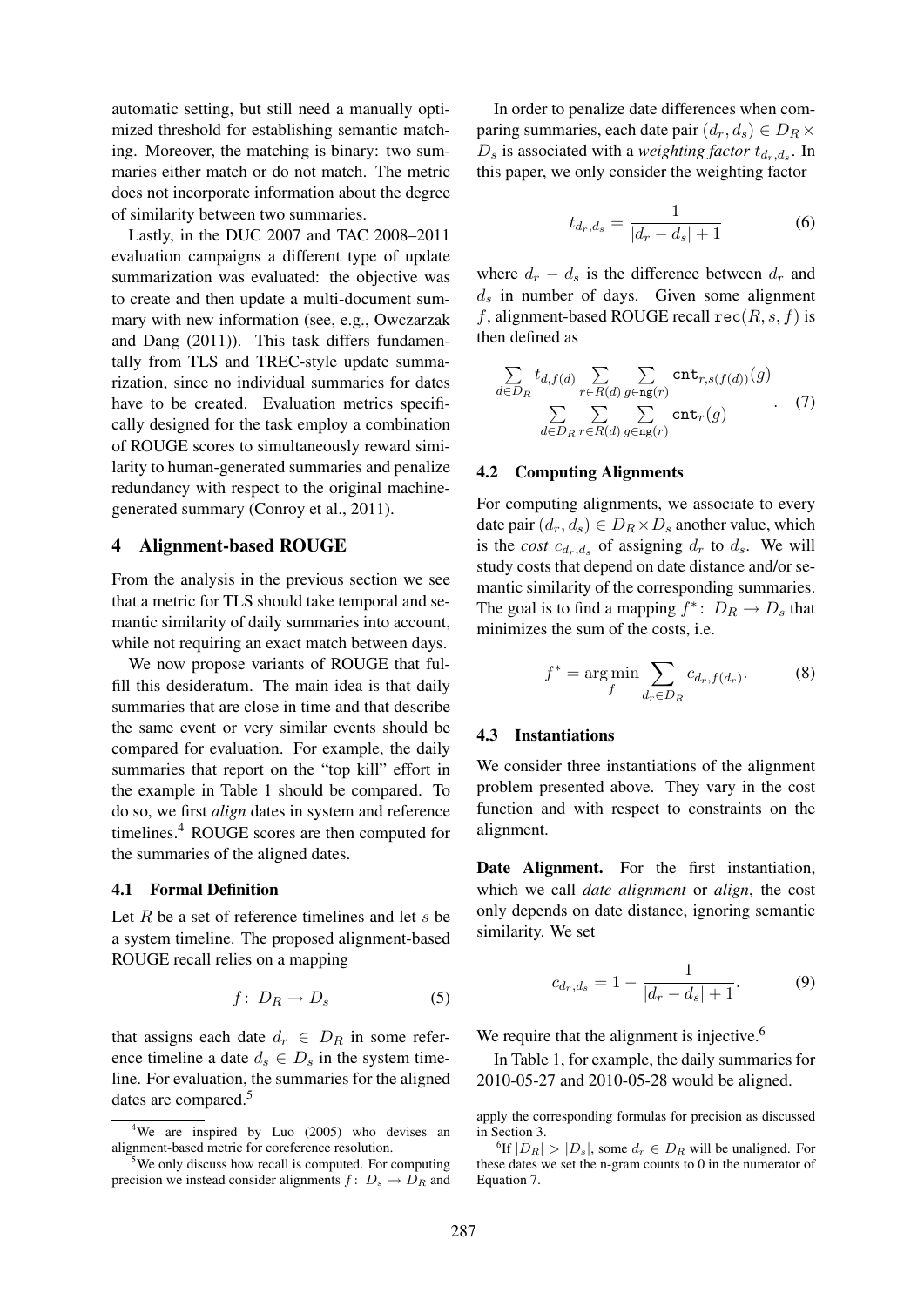Date-content Alignment. The second instantiation, *date-content alignment* or *align+*, also includes semantic similarity in the costs. An approximation of semantic similarity is represented by the ROUGE-1  $F_1$  score between two daily summaries. We set

$$
c_{d_r,d_s} = \left(1 - \frac{1}{|d_r - d_s| + 1)}\right) \cdot (1 - \text{R1}(d_r, d_s)), \quad (10)
$$

where  $R1(d_r, d_s)$  is the ROUGE-1 F<sub>1</sub> score that compares the reference summaries for date  $d_r$  with the system summary for date  $d_s$ . Here, too, we require that the alignment is injective.

The two daily summaries referring to the "top kill" effort in Table 1 would be aligned when this metric is employed.

Many-to-one Date-content Alignment. For our last metric (*many-to-one date-content alignment* or *align+ m:1*) we drop the injectivity requirement from *align+*.

#### 4.4 Discussion

**Complexity.** If we require that  $f^*$  is injective, as in *align* and *align+*, we face a linear assignment problem, for which polynomial-time algorithms exist (Kuhn, 1955). The optimal assignment for *align+ m:1* can be computed by a simple greedy algorithm: for every date in  $D_R$  we choose the date in  $D_s$  such that the cost is minimal.

Generalizing *agreement*. Note that *agreement*, which relies on exact date match, also fits in our framework: we require  $f^*$  to be injective and set  $t_{d_r,d_s} = 1, c_{d_r,d_s} = 0$  iff  $d_r = d_s$ , and  $t_{d_r,d_s} = 0$ ,  $c_{d_r,d_s} = \infty$  otherwise for all  $(d_r, d_s) \in D_R \times D_s$ .

### 5 Tests for Metrics

An evaluation metric should behave as expected when task-specific operations are performed on output (Moosavi and Strube, 2016). For example, in TLS, removing a date (and its summary) from a reference timeline should decrease recall when comparing the timeline to itself. A metric cannot be suitable if it does not pass such tests.

We now devise and evaluate tests for the metrics discussed in this paper. Eventually, metrics that pass the tests should be checked for correlation with human judgment. We defer such an experiment to future work.

#### 5.1 Test Definitions

We derive tests that examine whether well-defined basic *operations* on reference timelines affect the metrics as expected. An example is the date removal operation described above. Other basic operations are date addition, merging and shifting. In order to have a controlled environment we apply all operations to copies of reference timelines. Comparing a reference timeline to itself gives precision, recall and  $F_1$  score of 1. Comparing a modified version to the original timeline should decrease precision and/or recall, depending on the operation. We apply the following operations:

- Remove: remove a random date and its summary. Precision should stay 1, recall should decrease.
- Add: for the first date not in the reference timeline, add a summary consisting of the first sentence of the first article of that day from the associated corpus. Precision should decrease, recall should stay 1.
- Merge: merge summaries of the closest pair of dates, breaking ties by temporal order. Precision and recall should decrease slightly.
- Shift k days: shift each day by k days to the future. Precision and recall should decrease. The drop should increase as k increases.

#### 5.2 Evaluation

We run the proposed tests<sup>7</sup> on the publicly available *timeline17* data set (Tran et al., 2013), which contains 17 timelines across nine topics and associated corpora. We apply each operation to each timeline. We then compare each modified timeline to the corresponding original timeline.

We evaluate using variants based on ROUGE-1 and ROUGE-2, which are the most popular ROUGE-N metrics for evaluating TLS. Table 2 shows averaged results over all timelines for ROUGE-1 (ROUGE-2 yielded similar results).

We find that the frequently used *concat* is not a suitable metric for TLS. It is insensitive to merging and date shifting as it does not respect temporal information. *agreement* has the expected behavior for all tests, but, due to the required exact date matching, faces a very high drop for even minor date shifting and does not differentiate well between shifting one day and shifting five days.

<sup>&</sup>lt;sup>7</sup>We show results for the date-shifting test with  $k \in \mathbb{R}$  ${1, 5}$ . Other values of k yield the expected behavior.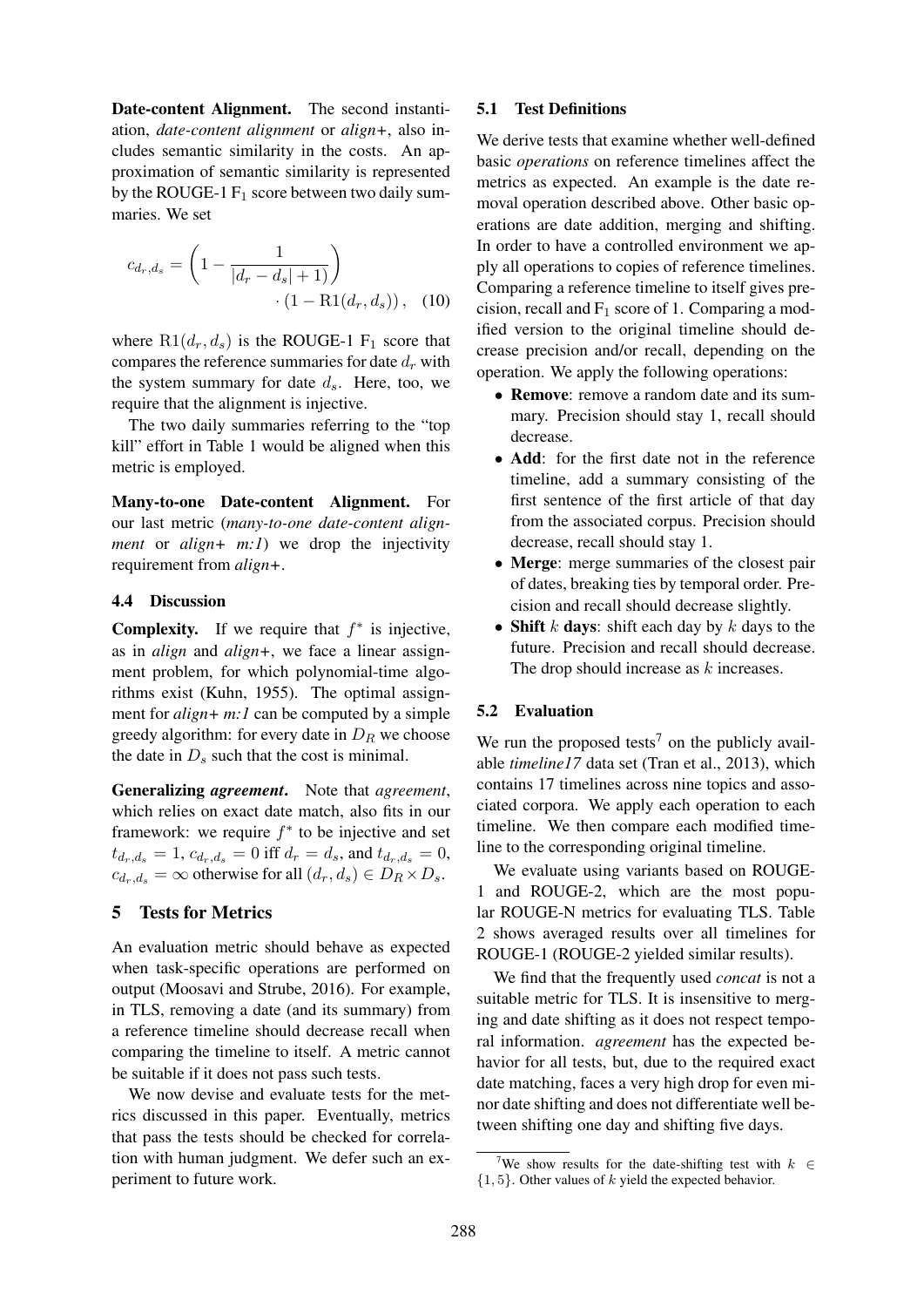| Test         | Metric      | $\Delta P$ | $\Delta$ <b>R</b> | $\Delta \mathbf{F}_1$ |
|--------------|-------------|------------|-------------------|-----------------------|
|              | concat      | 0.000      | $-0.051$          | $-0.026$              |
| Remove       | agreement   | 0.000      | $-0.051$          | $-0.026$              |
|              | align       | 0.000      | $-0.051$          | $-0.026$              |
|              | align+      | 0.000      | $-0.051$          | $-0.026$              |
|              | align+m:1   | 0.000      | $-0.045$          | $-0.023$              |
| Add          | concat      | $-0.032$   | 0.000             | $-0.016$              |
|              | agreement   | $-0.032$   | 0.000             | $-0.016$              |
|              | align       | $-0.032$   | 0.000             | $-0.016$              |
|              | align+      | $-0.032$   | 0.000             | $-0.016$              |
|              | align+m:1   | $-0.030$   | 0.000             | $-0.015$              |
| Merge        | concat      | 0.000      | 0.000             | 0.000                 |
|              | agreement   | $-0.045$   | $-0.045$          | $-0.045$              |
|              | align       | $-0.045$   | $-0.045$          | $-0.045$              |
|              | align+      | $-0.045$   | $-0.045$          | $-0.045$              |
|              | align+m:1   | $-0.045$   | $-0.023$          | $-0.034$              |
| Shift 1 day  | concat      | 0.000      | 0.000             | 0.000                 |
|              | agreement   | $-0.887$   | $-0.887$          | $-0.887$              |
|              | align       | $-0.679$   | $-0.679$          | $-0.679$              |
|              | align+      | $-0.500$   | $-0.500$          | $-0.500$              |
|              | $align+m:1$ | $-0.500$   | $-0.622$          | $-0.569$              |
| Shift 5 days | concat      | 0.000      | 0.000             | 0.000                 |
|              | agreement   | $-0.927$   | $-0.927$          | $-0.927$              |
|              | align       | $-0.878$   | $-0.878$          | $-0.878$              |
|              | align+      | $-0.833$   | $-0.833$          | $-0.833$              |
|              | align+m:1   | $-0.833$   | $-0.817$          | $-0.825$              |

Table 2: Tests on *timeline17*. Numbers are difference to 1 according to ROUGE-1-based metrics.

The alignment-based metrics show the most desirable behavior according to our criteria: they pass all tests and the drops caused by shifts are lower and differentiation is better than for *agreement*. For the other tests, these metrics behave similarly to *agreement*. Including semantic similarity (*align+*) further decreases drops in date shifting. Except for the *Shift 1 day* test, manyto-one-alignments (*align+ m:1*) yield the most lenient results of all alignment-based metrics.

### 6 Conclusions and Future Work

Current evaluation metrics for TLS are not suitable. In a formal and empirical analysis we identified weaknesses of metrics encountered in the literature. We devised a family of alignment-based ROUGE variants tailored to TLS. We found that these metrics exhibit the desired behavior when applying a battery of task-specific tests.

In future work we will study the correlation of TLS metrics with human judgment. In order to optimize correlation, we will also investigate more content and date similarity measures for computing and weighting optimal alignments.

#### Acknowledgments

We thank the anonymous reviewers and our colleague Esther van den Berg for feedback on earlier drafts of this paper. We are grateful to Lu Wang and William Yang Wang for providing us with more details on the evaluation setup of the work presented in their respective papers.

#### References

- James Allan, Rahul Gupta, and Vikas Khandelwal. 2001. Temporal summaries of new topics. In *Proceedings of the 24th Annual International ACM SI-GIR Conference on Research and Development in Information Retrieval,* New Orleans, Louis., 9–12 September 2001, pages 49–56.
- Javed A. Aslam, Fernando Diaz, Matthew Ekstrand-Abueg, Richard McCreadie, Virgil Pavlu, and Testuya Sakai. 2015. TREC 2015 temporal summarization track overview. In *Proceedings of the Twenty-Fourth Text REtrieval Conference,* Gaithersburg, Md., 17–20 November 2015.
- Hai Leong Chieu and Yoong Keok Lee. 2004. Query based event extraction along a timeline. In *Proceedings of the 27th Annual International ACM SIGIR Conference on Research and Development in Information Retrieval,* New York, N.Y., 25–29 July 2004, pages 425–432.
- John M. Conroy, Judith D. Schlesinger, and O'Leary Dianne P. 2011. Nouveau-ROUGE: a novelty metric for update summarization. *Computational Linguistics*, 37(1):1–8.
- Yvette Graham. 2015. Re-evaluating automatic summarization with BLEU and 192 shades of ROUGE. In *Proceedings of the 2015 Conference on Empirical Methods in Natural Language Processing,* Lisbon, Portugal, 17–21 September 2015, pages 128–137.
- Chris Kedzie, Kathleen McKeown, and Fernando Diaz. 2015. Predicting salient updates for disaster summarization. In *Proceedings of the 53rd Annual Meeting of the Association for Computational Linguistics (Volume 1: Long Papers),* Beijing, China, 26–31 July 2015, pages 1608–1617.
- Harold W. Kuhn. 1955. The Hungarian method for the assignment problem. *Naval Research Logistics*, 2:83–97.
- Hui Lin and Jeff Bilmes. 2011. A class of submodular functions for document summarization. In *Proceedings of the 49th Annual Meeting of the Association for Computational Linguistics (Volume 1: Long Papers),* Portland, Oreg., 19–24 June 2011, pages 510– 520.
- Chin-Yew Lin. 2004. ROUGE: A package for automatic evaluation of summaries. In *Proceedings of*